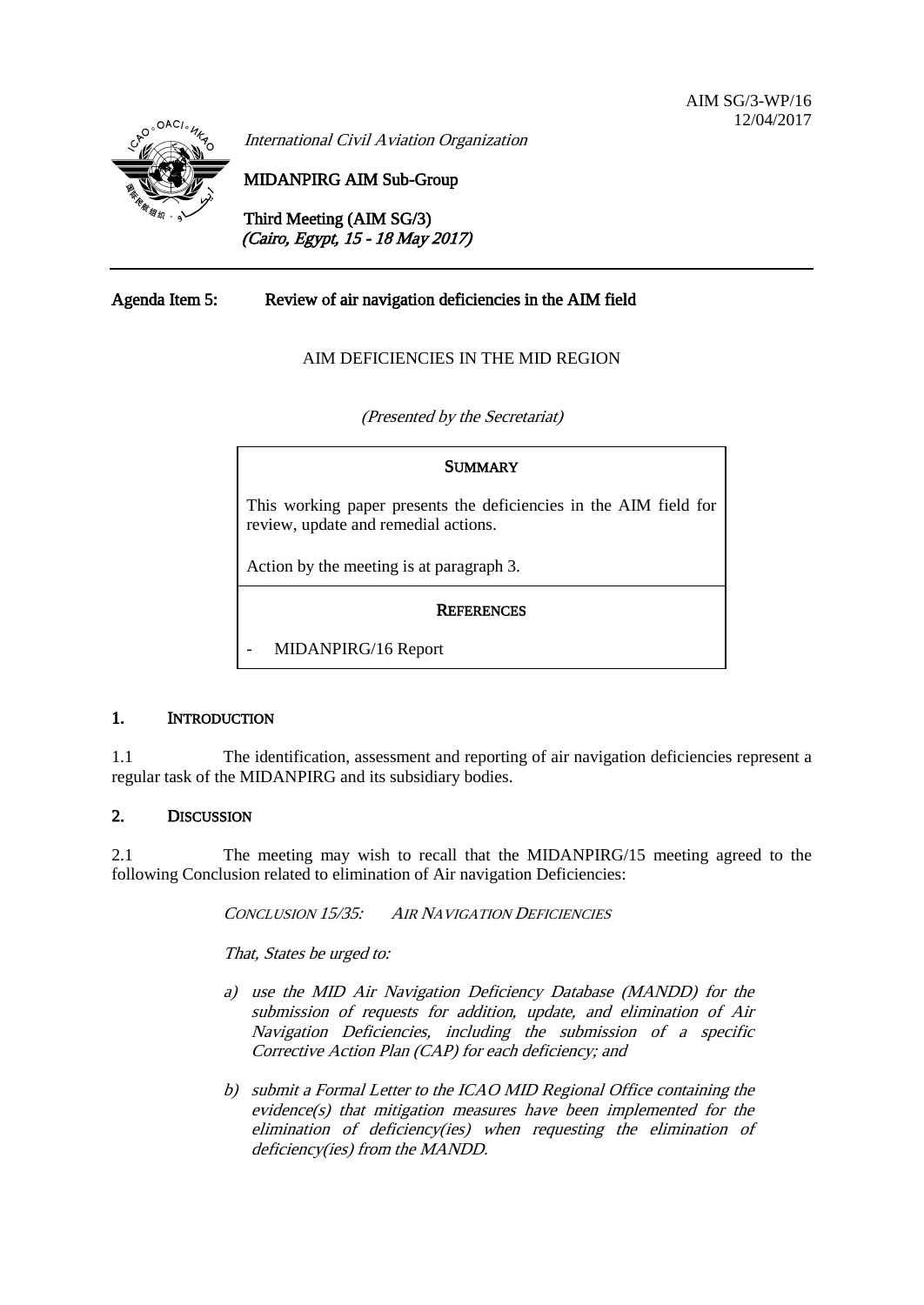2.2 The meeting may wish to recall that the MIDANPIRG/16 meeting noted with concern that the majority of deficiencies listed in the MANDD have no specific Corrective Action Plan (CAP). The meeting urged States to implement the provisions of MIDANPIRG Conclusion 15/35 related to elimination of Air navigation Deficiencies, in particular, the submission of a specific Corrective Action Plan (CAP) for each deficiency.

2.3 The MIDANPIRG/16 meeting noted that some deficiencies are related to old requirements of the previous Basic ANP and FASID. However, after the completion of the transition to the new MID eANP (VOL I, II and III) on 15 February 2016, some of those requirements might be included in the new eANP in a more general way based on the PBA approach. Accordingly, the meeting agreed that some of the data included in the MANDD (in particular the "Reference") should be reviewed and updated by the relevant MIDANPIRG Subsidiary Bodies.

2.4 MIDANPIRG/16 reviewed and updated air navigation deficiencies in the AIM field; 4 priority "A" deficiencies related to Aerodrome Obstacle Chart, Aerodrome Chart, QMS and AIP and 1 priority "B" deficiency related to World Aeronautical Chart were deleted. The total number of AIM deficiencies has decreased from 53 to 48 since MIDANPIRG/15 (42 priority "A" and 6 priority "B" deficiencies). The lack of provision of terrain and obstacle datasets, the deficiencies related to AIP and aeronautical charts and the QMS represents 70% of these deficiencies.

2.5 The updated list of deficiencies in the AIM field, endorsed by MIDANPIRG/16, is at Appendix A to this working paper for the review of the meeting.

## 3. ACTION BY THE MEETING

3.1 The meeting is invited to:

a) review and update the list of deficiencies in the AIM field;

------------------

b) urge States to take necessary follow-up actions to implement MIDANPIRG/15 Conclusion 14/35, in particular submission of a specific Corrective Action Plan (CAP) for each deficiency.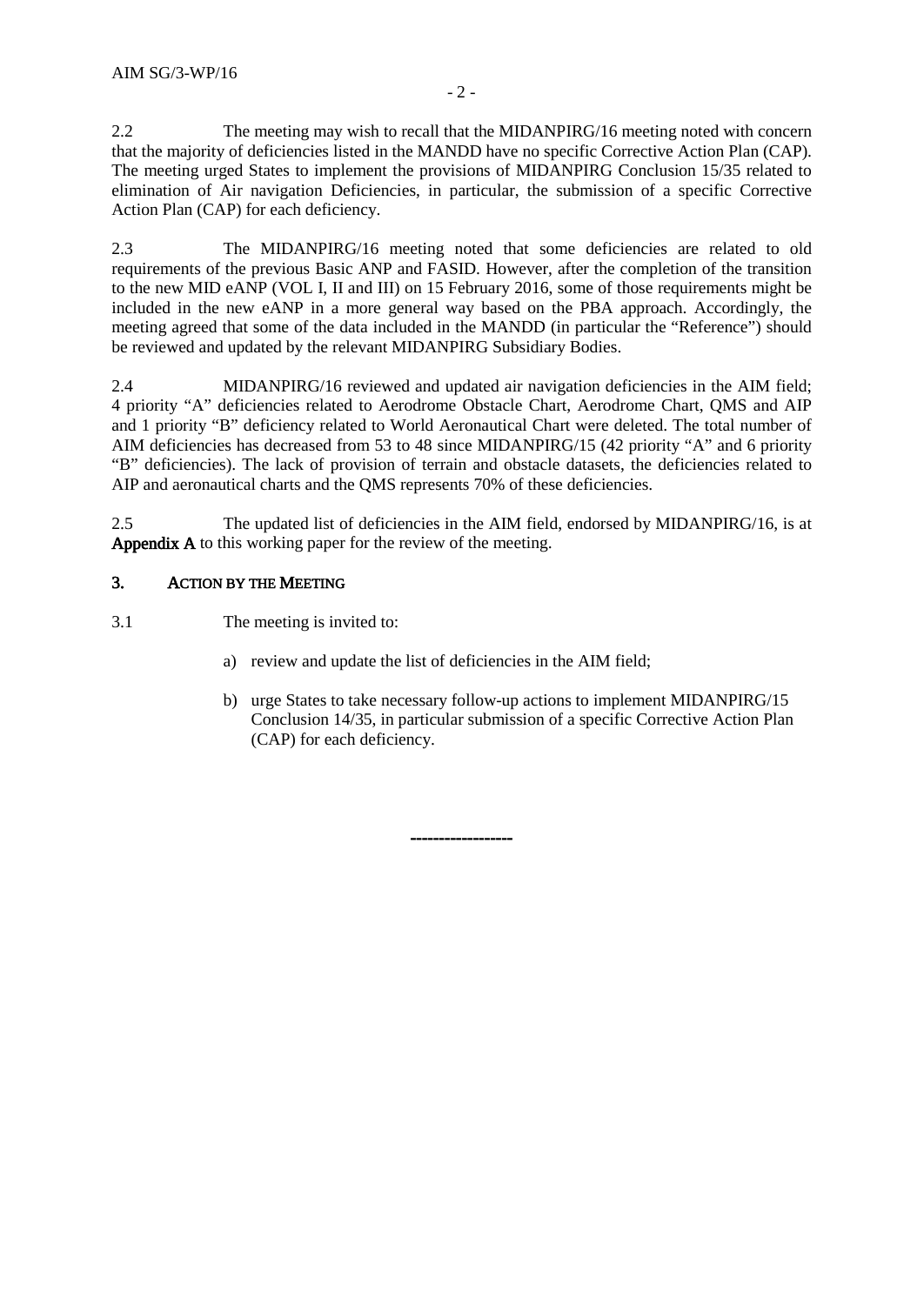#### APPENDIX A

## Deficiencies in the AIM Field

# BAHRAIN

| Item<br>No | Identification |                         |             | Deficiencies           |                                          |             | Corrective Action     |                       |                           |
|------------|----------------|-------------------------|-------------|------------------------|------------------------------------------|-------------|-----------------------|-----------------------|---------------------------|
|            | Requirement    | Facilities/<br>Services | Description | Date First<br>Reported | Remarks/Rationale for<br>Non-elimination | Description | <b>Executing Body</b> | Date of<br>Completion | Priority<br>for<br>Action |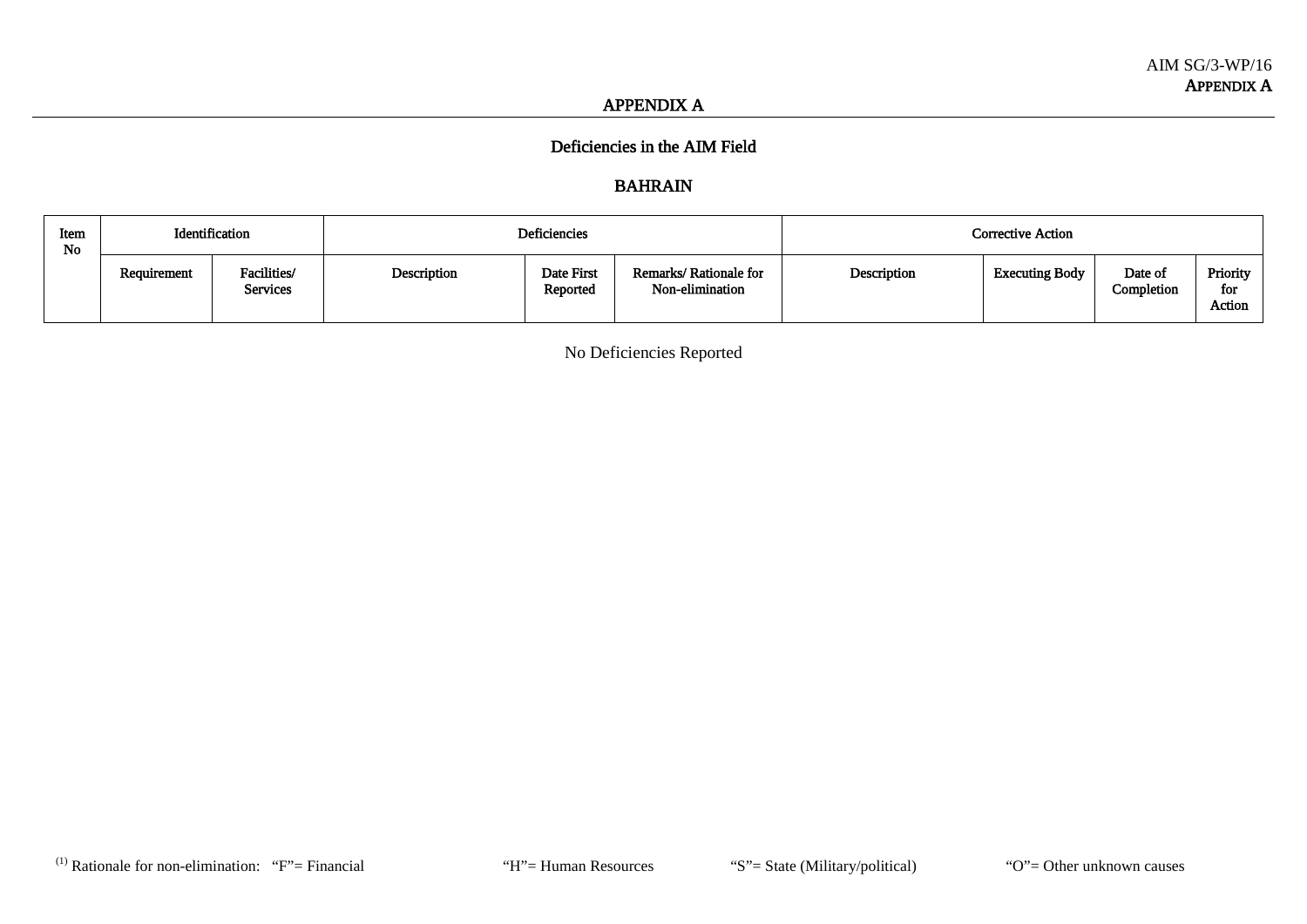# EGYPT

| Item<br><b>No</b> | Identification                             |                                |                                                                         | Deficiencies           |                                          |  | <b>Corrective Action</b>                            |                       |                       |                           |  |
|-------------------|--------------------------------------------|--------------------------------|-------------------------------------------------------------------------|------------------------|------------------------------------------|--|-----------------------------------------------------|-----------------------|-----------------------|---------------------------|--|
|                   | Requirement                                | Facilities/<br><b>Services</b> | Description                                                             | Date First<br>Reported | Remarks/Rationale for<br>Non-elimination |  | Description                                         | <b>Executing Body</b> | Date of<br>Completion | Priority<br>for<br>Action |  |
|                   | ANNEX 15:<br>Para. 10.1.3,<br>Para. 10.1.9 |                                | Lack of the required Obstacle<br>Datasets for eTOD Area 1 and<br>Area 4 | May, 2014              |                                          |  | No Corrective Action Plan<br>submitted by the State | Egypt                 | Dec, 2018             | A                         |  |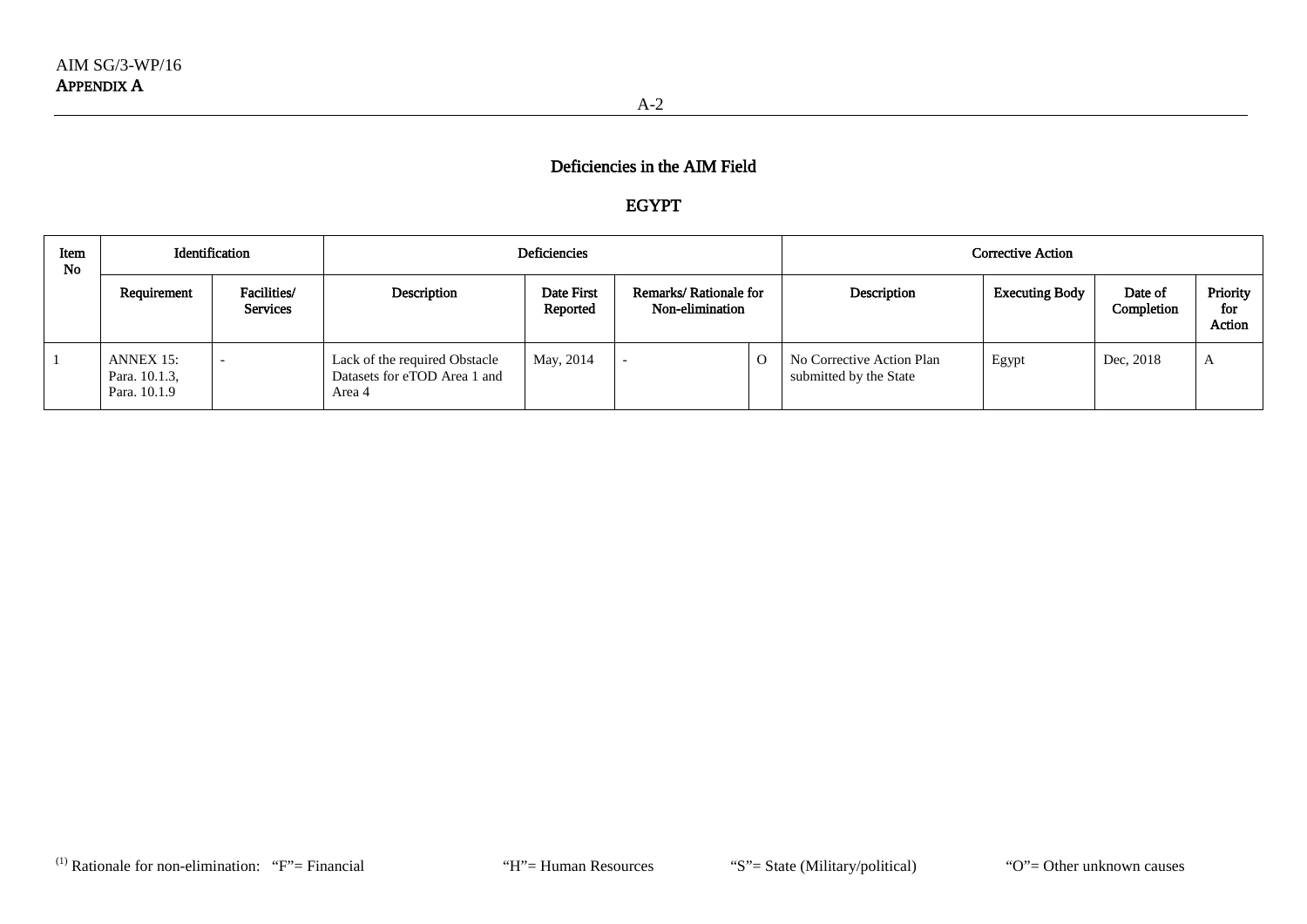## IRAN

| Item<br><b>No</b> |                        | Identification          |                                    | Deficiencies           |                                          |          |                                                     | <b>Corrective Action</b> |                       |                           |
|-------------------|------------------------|-------------------------|------------------------------------|------------------------|------------------------------------------|----------|-----------------------------------------------------|--------------------------|-----------------------|---------------------------|
|                   | Requirement            | Facilities/<br>Services | Description                        | Date First<br>Reported | Remarks/Rationale for<br>Non-elimination |          | Description                                         | <b>Executing Body</b>    | Date of<br>Completion | Priority<br>for<br>Action |
|                   | ANNEX 15:<br>Para. 3.6 |                         | Lack of AIXM-based AIS<br>Database | Dec, 2007              |                                          | $\Omega$ | No Corrective Action Plan<br>submitted by the State | Iran                     | Dec, 2018             | $\Delta$                  |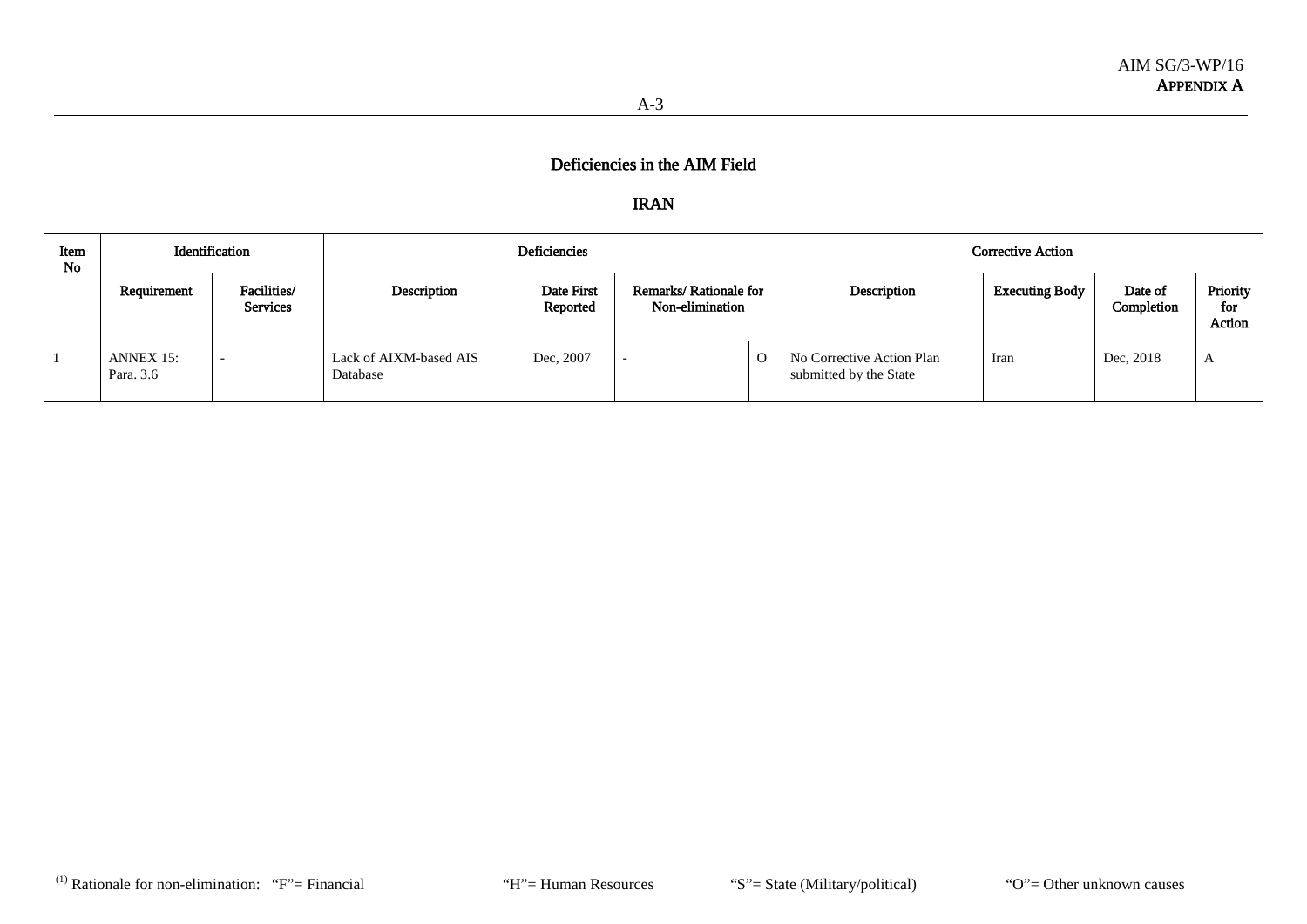## IRAQ

| Item<br>No     | Identification                                   |                                |                                                                                 | <b>Deficiencies</b>    |                                          | <b>Corrective Action</b>                   |                                                     |                       |                       |                           |
|----------------|--------------------------------------------------|--------------------------------|---------------------------------------------------------------------------------|------------------------|------------------------------------------|--------------------------------------------|-----------------------------------------------------|-----------------------|-----------------------|---------------------------|
|                | Requirement                                      | Facilities/<br><b>Services</b> | Description                                                                     | Date First<br>Reported | Remarks/Rationale for<br>Non-elimination |                                            | Description                                         | <b>Executing Body</b> | Date of<br>Completion | Priority<br>for<br>Action |
|                | <b>ANNEX 4:</b><br>Para, 16.2                    |                                | Non-production of World<br>Aeronautical Chart - ICAO 1:1<br>000 000             | May, 1995              |                                          | $\boldsymbol{\mathrm{F}}$<br>H<br>S        | No Corrective Action Plan<br>submitted by the State | Iraq                  | Dec, 2018             | B                         |
| 2              | <b>ANNEX 15:</b><br>Para 1.2.2                   |                                | Implementation of geoid<br>undulation referenced to the<br>WGS-84 ellipsoid     | Dec, 1997              |                                          | $\boldsymbol{\mathrm{F}}$<br>H<br>$\Omega$ | No Corrective Action Plan<br>submitted by the State | Iraq                  | Dec, 2018             | A                         |
| 3              | <b>ANNEX 15:</b><br>Para, 3.7                    | <b>OMS</b><br>implementation   | Lack of implementation of QMS                                                   | Jan, 2003              |                                          | $\mathbf{F}$<br>H<br>$\overline{O}$        | No Corrective Action Plan<br>submitted by the State | Iraq                  | Dec, 2018             | A                         |
| $\overline{4}$ | <b>ANNEX 4:</b><br>Para, 11.2                    |                                | Non-production of Instrument<br>Approach Chart-ICAO                             | Jan, 2003              |                                          | $\mathbf{F}$<br>H<br>$\Omega$              | No Corrective Action Plan<br>submitted by the State | Iraq                  | Dec, 2018             | A                         |
| 5              | <b>ANNEX 15:</b><br>Para, 8.1                    |                                | Non provision of pre-flight<br>information service at<br>international airports | Mar, 2004              |                                          | $\mathbf{F}$<br>H<br>$\Omega$              | No Corrective Action Plan<br>submitted by the State | Iraq                  | Dec, 2018             | A                         |
| 6              | <b>ANNEX 15:</b><br>Para, 10.1.3<br>Para. 10.1.9 |                                | Lack of the required Terrain<br>Datasets for eTOD Area 1 and<br>Area 4          | May, 2014              |                                          | $\overline{O}$                             | No Corrective Action Plan<br>submitted by the State | Iraq                  | Dec, 2018             | A                         |
| $\tau$         | <b>ANNEX 15:</b><br>Para, 10.1.3<br>Para, 10.1.9 |                                | Lack of the required Obstacle<br>Datasets for eTOD Area 1 and<br>Area 4         | May, 2014              |                                          | $\Omega$                                   | No Corrective Action Plan<br>submitted by the State | Iraq                  | Dec, 2018             | A                         |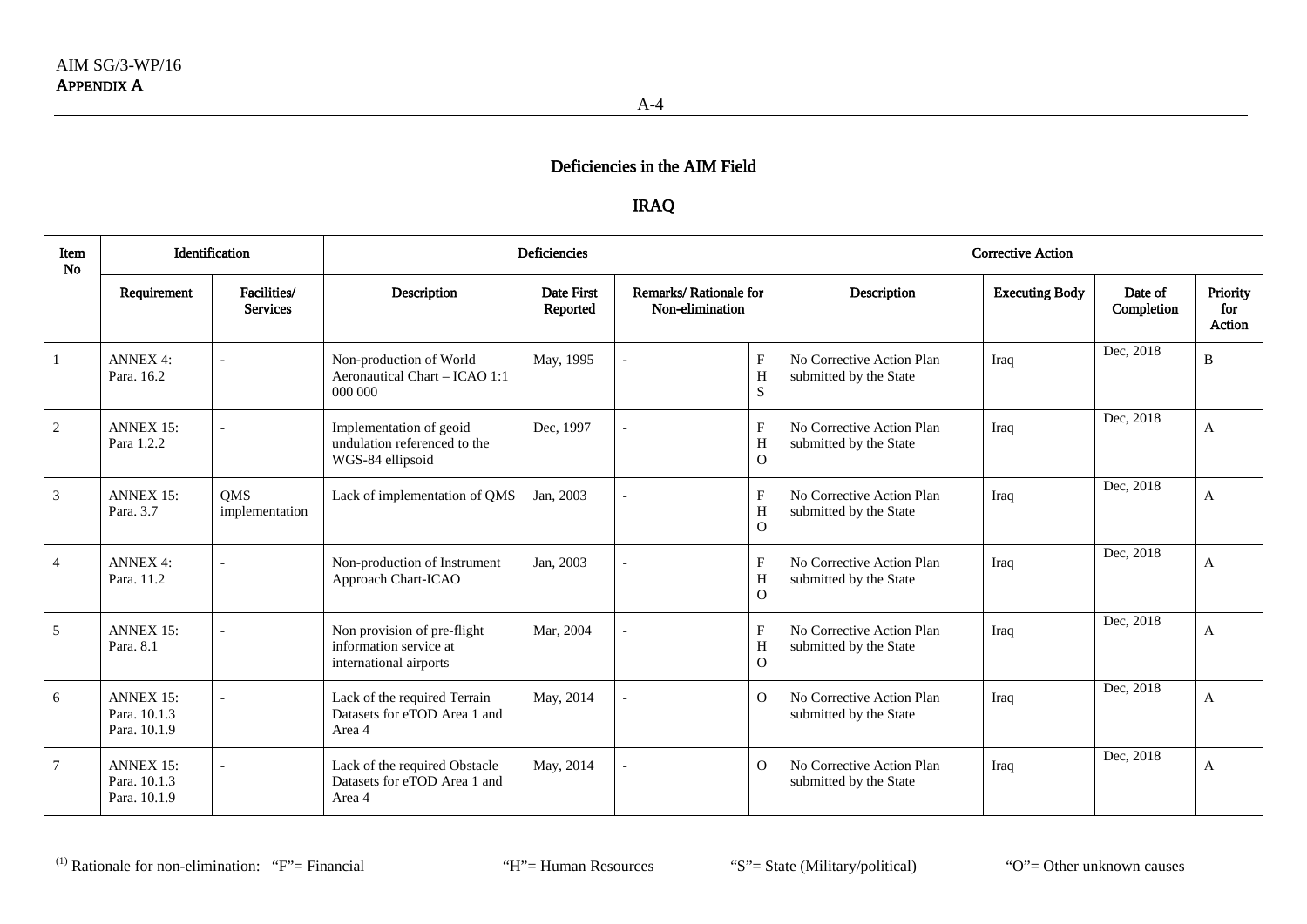## JORDAN

| Item<br><b>No</b> |                                           | Identification                 |                                                                         | <b>Deficiencies</b>    |                                          |                  |                                                     | <b>Corrective Action</b> |                       |                           |
|-------------------|-------------------------------------------|--------------------------------|-------------------------------------------------------------------------|------------------------|------------------------------------------|------------------|-----------------------------------------------------|--------------------------|-----------------------|---------------------------|
|                   | Requirement                               | Facilities/<br><b>Services</b> | Description                                                             | Date First<br>Reported | Remarks/Rationale for<br>Non-elimination |                  | Description                                         | <b>Executing Body</b>    | Date of<br>Completion | Priority<br>for<br>Action |
|                   | ANNEX 4:<br>Para, 16.2                    | $\overline{\phantom{0}}$       | Non-production of World<br>Aeronautical Chart - ICAO1:1<br>000 000      | Feb. 2008              | $\overline{\phantom{a}}$                 | F<br>H           | No Corrective Action Plan<br>submitted by the State | Jordan                   | Dec, 2018             | B                         |
| 2                 | ANNEX 15:<br>Para. 10.1.3<br>Para, 10.1.9 |                                | Lack of the required Terrain<br>Datasets for eTOD Area 1 and<br>Area 4  | May, 2014              | $\overline{\phantom{a}}$                 | $\rm F$<br>H     | No Corrective Action Plan<br>submitted by the State | Jordan                   | Dec, 2018             | A                         |
|                   | ANNEX 15:<br>Para, 10.1.3<br>Para, 10.1.9 |                                | Lack of the required Obstacle<br>Datasets for eTOD Area 1 and<br>Area 4 | May, 2014              |                                          | $\mathbf F$<br>H | No Corrective Action Plan<br>submitted by the State | Jordan                   | Dec, 2018             | A                         |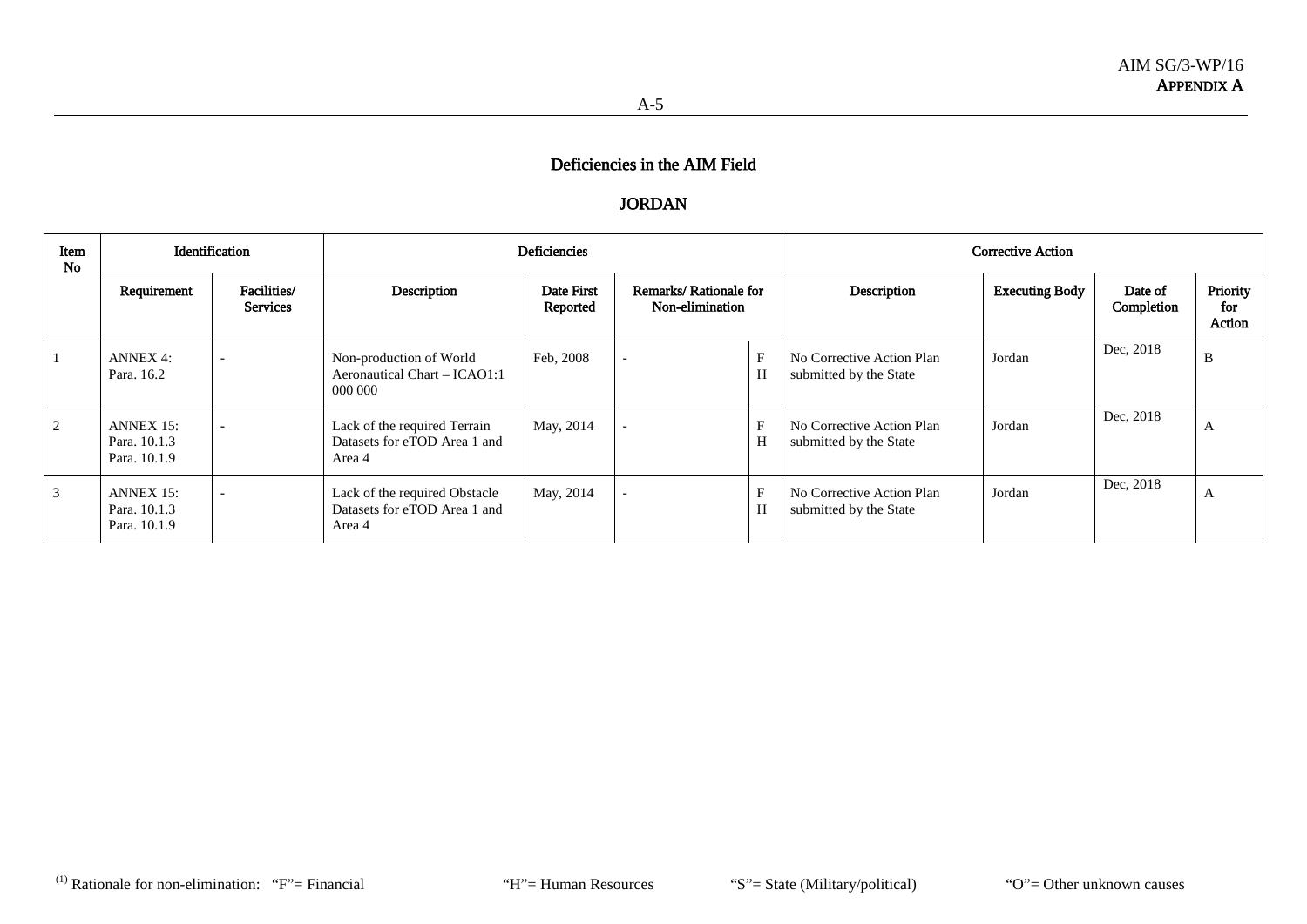# KUWAIT

| Item<br>No | Identification |                         |             | Deficiencies           |                                          | Corrective Action |                       |                       |                           |  |
|------------|----------------|-------------------------|-------------|------------------------|------------------------------------------|-------------------|-----------------------|-----------------------|---------------------------|--|
|            | Requirement    | Facilities/<br>Services | Description | Date First<br>Reported | Remarks/Rationale for<br>Non-elimination | Description       | <b>Executing Body</b> | Date of<br>Completion | Priority<br>for<br>Action |  |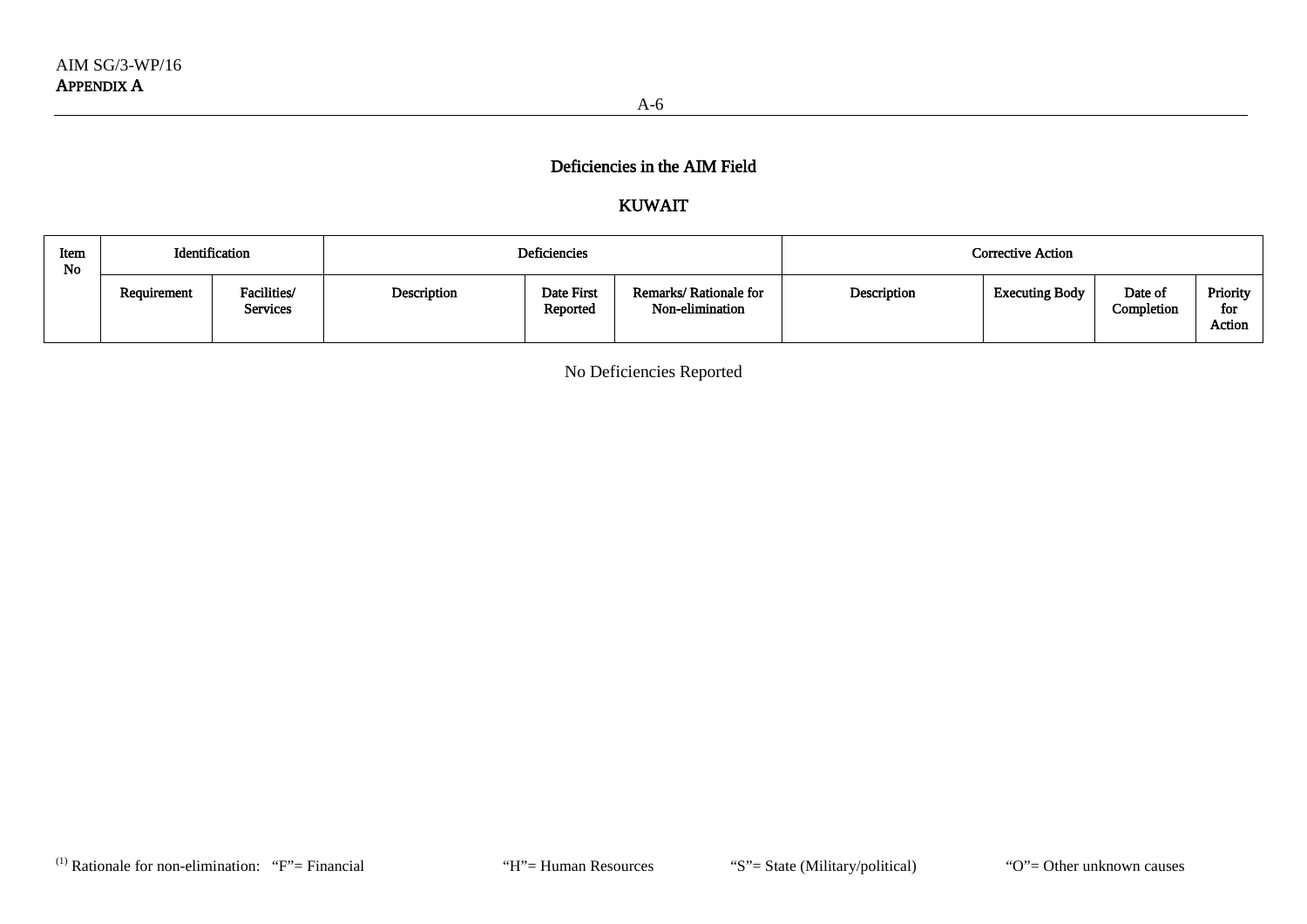#### LEBANON

| Item<br><b>No</b> |                                  | Identification                 |                                                                              | Deficiencies           |                                          |          |                                                        | <b>Corrective Action</b> |                       |                           |
|-------------------|----------------------------------|--------------------------------|------------------------------------------------------------------------------|------------------------|------------------------------------------|----------|--------------------------------------------------------|--------------------------|-----------------------|---------------------------|
|                   | Requirement                      | Facilities/<br><b>Services</b> | Description                                                                  | Date First<br>Reported | Remarks/Rationale for<br>Non-elimination |          | Description                                            | <b>Executing Body</b>    | Date of<br>Completion | Priority<br>for<br>Action |
|                   | <b>ANNEX 4:</b><br>Para, 16.2    |                                | Non-production of World<br>Aeronautical Chart – ICAO1:1<br>000 000           | May, 1995              |                                          | H        | Corrective Action Plan was<br>provided in August 2016. | Lebanon                  | Dec, 2018             | B                         |
| 2                 | <b>ANNEX</b><br>15:Para, 3.7     | QMS<br>implementation          | Lack of implementation of QMS                                                | Jan, 2003              | (USOAP-CMA<br>finding)                   | H        | Corrective Action Plan was<br>provided in August 2016. | Lebanon                  | Dec, 2018             | A                         |
| 3                 | <b>ANNEX</b><br>15:Para. 1.2.2   |                                | Implementation of geoid<br>undulation referenced to the<br>WGS-84 ellipsoid. | Jan, 2003              |                                          | H        | Corrective Action Plan was<br>provided in August 2016. | Lebanon                  | Dec, 2018             | A                         |
| $\overline{4}$    | <b>ANNEX 15:</b><br>Para, 10.1.3 |                                | Lack of the required Terrain<br>Datasets for eTOD Area 1                     | May, 2014              |                                          | $\Omega$ | Corrective Action Plan was<br>provided in August 2016. | Lebanon                  | Dec, 2018             | A                         |
| 5                 | <b>ANNEX 15:</b><br>Para. 10.1.3 |                                | Lack of the required Obstacle<br>Datasets for eTOD Area 1                    | May, 2014              |                                          | $\Omega$ | Corrective Action Plan was<br>provided in August 2016. | Lebanon                  | Dec, 2018             | A                         |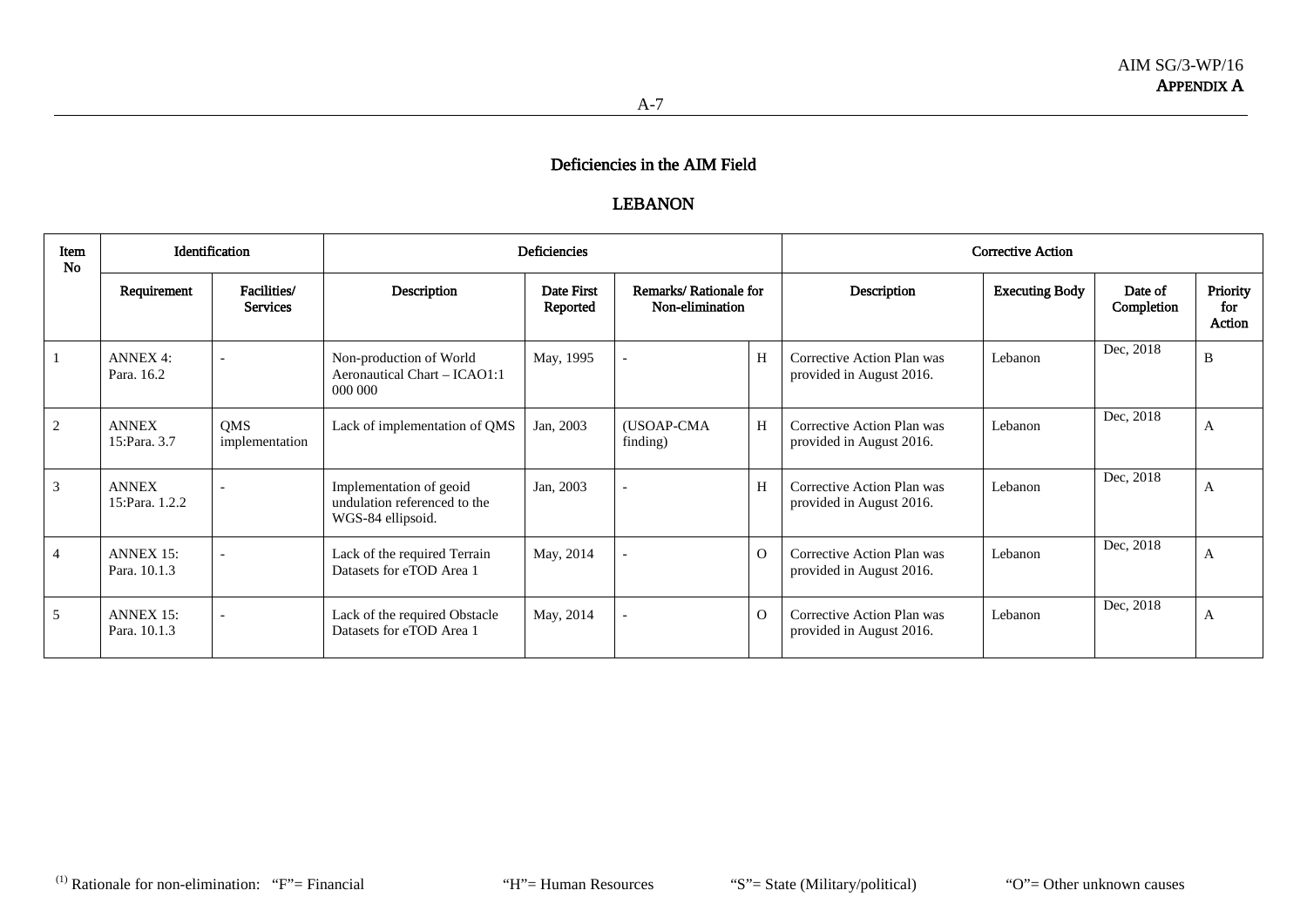## LIBYA

| Item<br>No     | <b>Identification</b>            |                                | <b>Deficiencies</b>                                                 |                        |                                          |                | <b>Corrective Action</b>                            |                       |                        |                           |  |
|----------------|----------------------------------|--------------------------------|---------------------------------------------------------------------|------------------------|------------------------------------------|----------------|-----------------------------------------------------|-----------------------|------------------------|---------------------------|--|
|                | Requirement                      | Facilities/<br><b>Services</b> | Description                                                         | Date First<br>Reported | Remarks/Rationale for<br>Non-elimination |                | Description                                         | <b>Executing Body</b> | Date of<br>Completion  | Priority<br>for<br>Action |  |
|                | <b>ANNEX 4:</b><br>Para. 16.2    |                                | Non-production of World<br>Aeronautical Chart - ICAO 1:1<br>000 000 | May, 2014              |                                          | $\Omega$       | No Corrective Action Plan<br>submitted by the State | Libya                 | Dec, 2018              | B                         |  |
| 2              | <b>ANNEX 15:</b><br>Para, 3.7    | <b>OMS</b><br>implementation   | Lack of implementation of QMS                                       | May, 2014              | (USOAP-CMA<br>finding)                   | $\Omega$       | No Corrective Action Plan<br>submitted by the State | Libya                 | Dec, $20\overline{18}$ | A                         |  |
| 3              | <b>ANNEX 15:</b><br>Para 6.      |                                | Lack of a system for AIRAC<br>adherence monitoring                  | May, 2014              |                                          | $\Omega$       | No Corrective Action Plan<br>submitted by the State | Libya                 | Dec, 2018              | A                         |  |
| $\overline{4}$ | <b>ANNEX 15:</b><br>Para, 3.6    |                                | Lack of AIXM-based AIS<br>Database                                  | May, 2014              |                                          | $\Omega$       | No Corrective Action Plan<br>submitted by the State | Libya                 | Dec, 2018              | A                         |  |
| 5              | <b>ANNEX 15:</b><br>Para, 10.1.3 |                                | Lack of the required Terrain<br>Datasets for eTOD Area 1            | May, 2014              |                                          | $\overline{O}$ | No Corrective Action Plan<br>submitted by the State | Libya                 | Dec, 2018              | A                         |  |
| 6              | <b>ANNEX 15:</b><br>Para. 10.1.3 |                                | Lack of the required Obstacle<br>Datasets for eTOD Area 1           | May, 2014              |                                          | $\Omega$       | No Corrective Action Plan<br>submitted by the State | Libya                 | Dec, 2018              | A                         |  |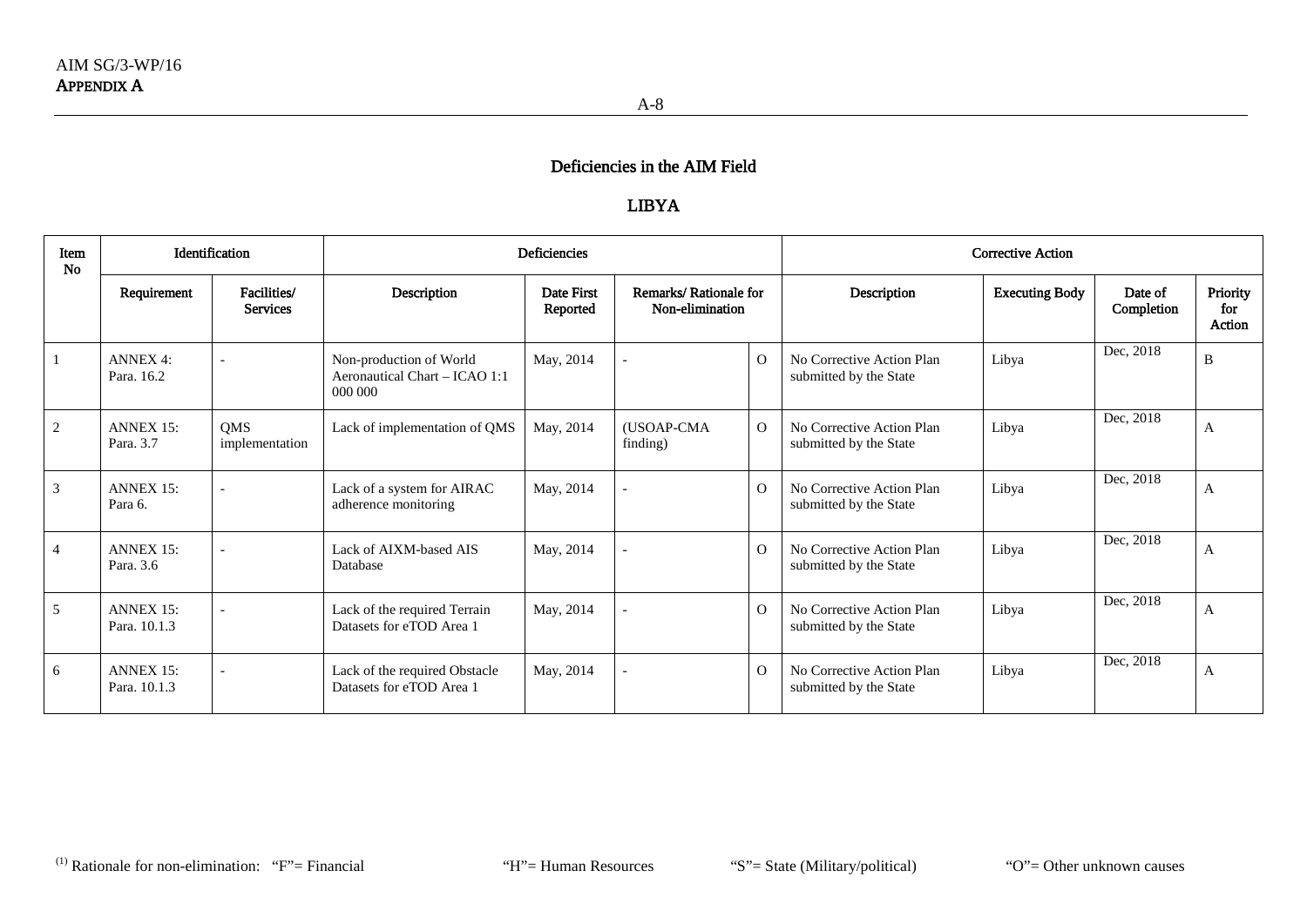## OMAN

| Item<br>No |                                  | Identification                 |                                                          | <b>Deficiencies</b>    |                                          |                |                                                                                                                                                                                                                                                 | <b>Corrective Action</b> |                       |                           |
|------------|----------------------------------|--------------------------------|----------------------------------------------------------|------------------------|------------------------------------------|----------------|-------------------------------------------------------------------------------------------------------------------------------------------------------------------------------------------------------------------------------------------------|--------------------------|-----------------------|---------------------------|
|            | Requirement                      | Facilities/<br><b>Services</b> | Description                                              | Date First<br>Reported | Remarks/Rationale for<br>Non-elimination |                | Description                                                                                                                                                                                                                                     | <b>Executing Body</b>    | Date of<br>Completion | Priority<br>for<br>Action |
|            | <b>ANNEX</b><br>15:Para, 3.7     | <b>OMS</b><br>implementation   | Lack of implementation of QMS                            | Jan, 2003              | (USOAP-CMA<br>finding)                   | $\mathbf{O}$   | - An agreement with an<br>international quality company is<br>established to assist for<br>progressive implementation of<br>quality systems within DGAN<br>AIS. - QMS is expected to be<br>fully implemented by December<br>2017.               | Oman                     | Dec, 2017             | A                         |
| 2          | <b>ANNEX 15:</b><br>Para, 3.6    |                                | Lack of AIXM-based AIS<br>Database                       | Jul, 2005              |                                          | $\overline{O}$ | A contract is going to be signed<br>with a company specializing in<br>this area for AIP Data<br>Migration. AIM equipment<br>installation will be completed by<br>end of February 2017. The<br>target is to have 70% of the data<br>by June 2018 | Oman                     | Dec, 2018             | A                         |
| 3          | <b>ANNEX 15:</b><br>Para, 10.1.3 |                                | Lack of the required Terrain<br>Datasets for eTOD Area 1 | May, 2014              |                                          | $\overline{O}$ | Area 1 obstacles are published<br>in AIP Oman ENR 5.4 "Air<br>Navigation (En-Route)<br>Obstacles". Data originators for<br>obstacles will be consulted for<br>Area 1 obstacle completeness<br>and update.                                       | Oman                     | Dec, 2018             | A                         |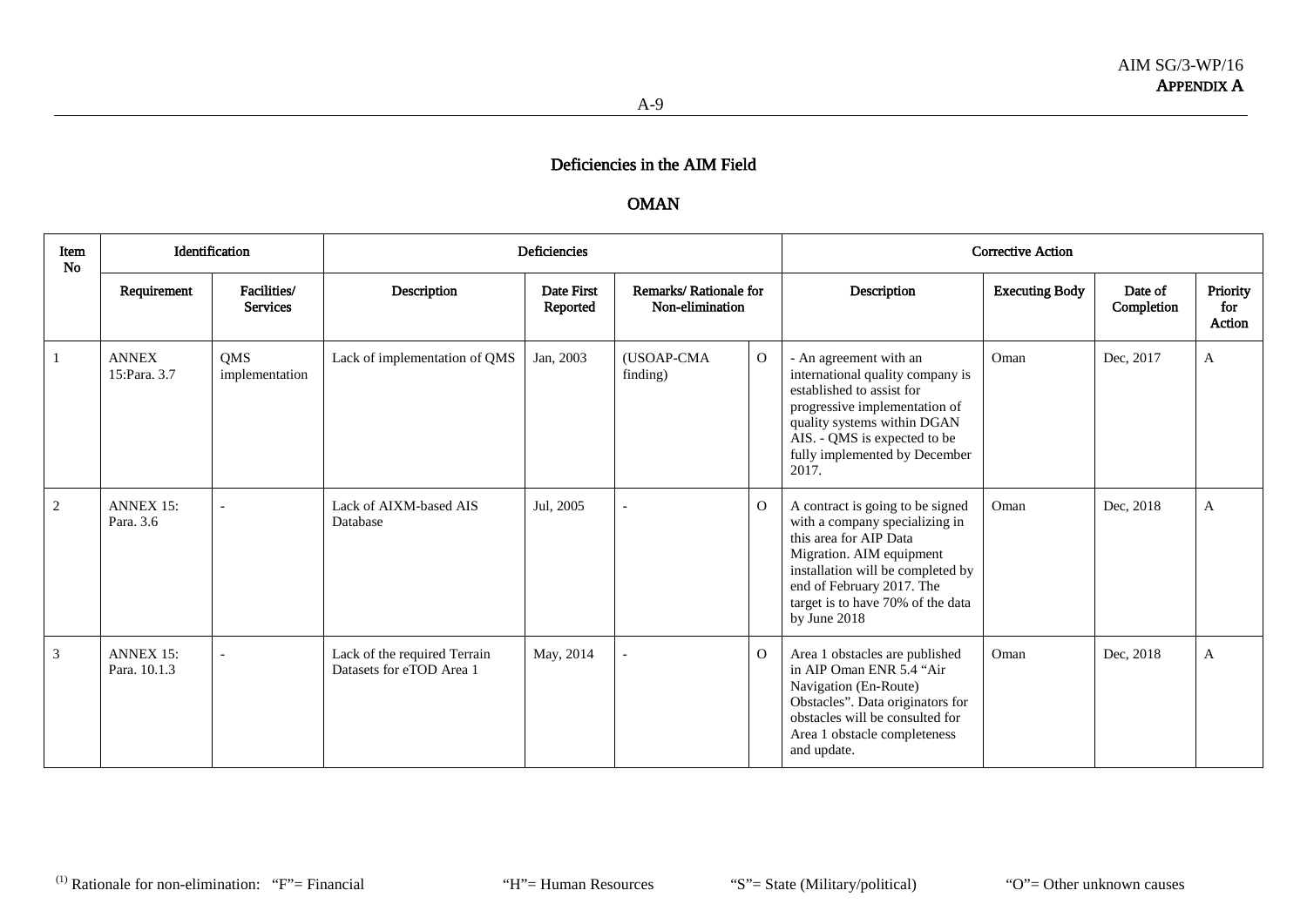| Item<br><b>No</b> | Identification            |                                | Deficiencies                                              |                        |                                          |              | <b>Corrective Action</b>                                                                                                                                                                                                    |                       |                       |                           |  |
|-------------------|---------------------------|--------------------------------|-----------------------------------------------------------|------------------------|------------------------------------------|--------------|-----------------------------------------------------------------------------------------------------------------------------------------------------------------------------------------------------------------------------|-----------------------|-----------------------|---------------------------|--|
|                   | Requirement               | Facilities/<br><b>Services</b> | Description                                               | Date First<br>Reported | Remarks/Rationale for<br>Non-elimination |              | Description                                                                                                                                                                                                                 | <b>Executing Body</b> | Date of<br>Completion | Priority<br>for<br>Action |  |
|                   | ANNEX 15:<br>Para. 10.1.3 |                                | Lack of the required Obstacle<br>Datasets for eTOD Area 1 | May, 2014              |                                          | $\mathbf{O}$ | An agreement with National<br>survey authority is going to be<br>established to assist for<br>progressive implementation of<br>terrain datasets for eTOD area 1.<br>The target is to have the<br>required data by Dec 2018. | Oman                  | Dec, 2018             | A                         |  |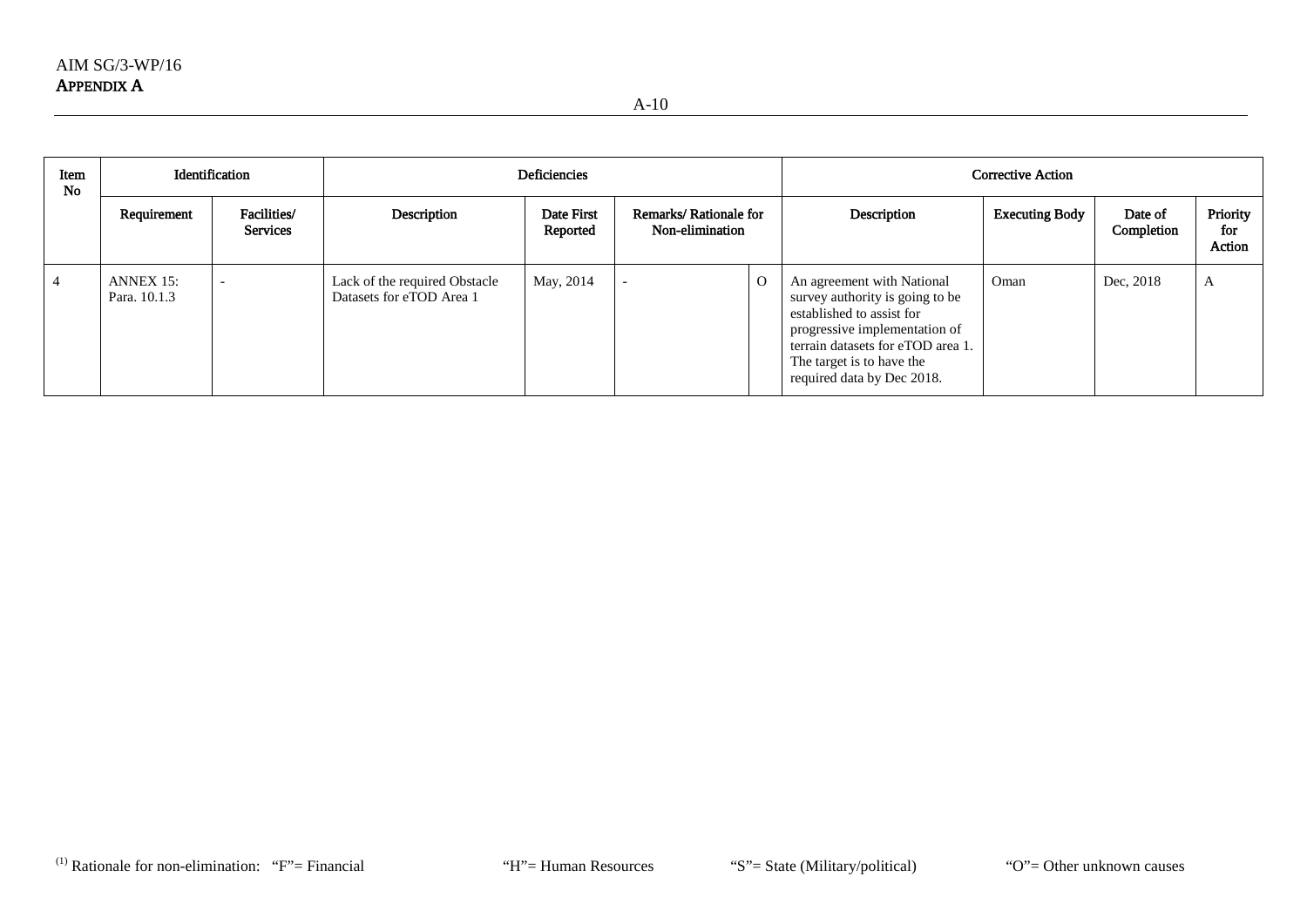## QATAR

| Item<br>No | Identification |                         |             | Deficiencies           |                                          | <b>Corrective Action</b> |                       |                       |                           |  |
|------------|----------------|-------------------------|-------------|------------------------|------------------------------------------|--------------------------|-----------------------|-----------------------|---------------------------|--|
|            | Requirement    | Facilities/<br>Services | Description | Date First<br>Reported | Remarks/Rationale for<br>Non-elimination | Description              | <b>Executing Body</b> | Date of<br>Completion | Priority<br>for<br>Action |  |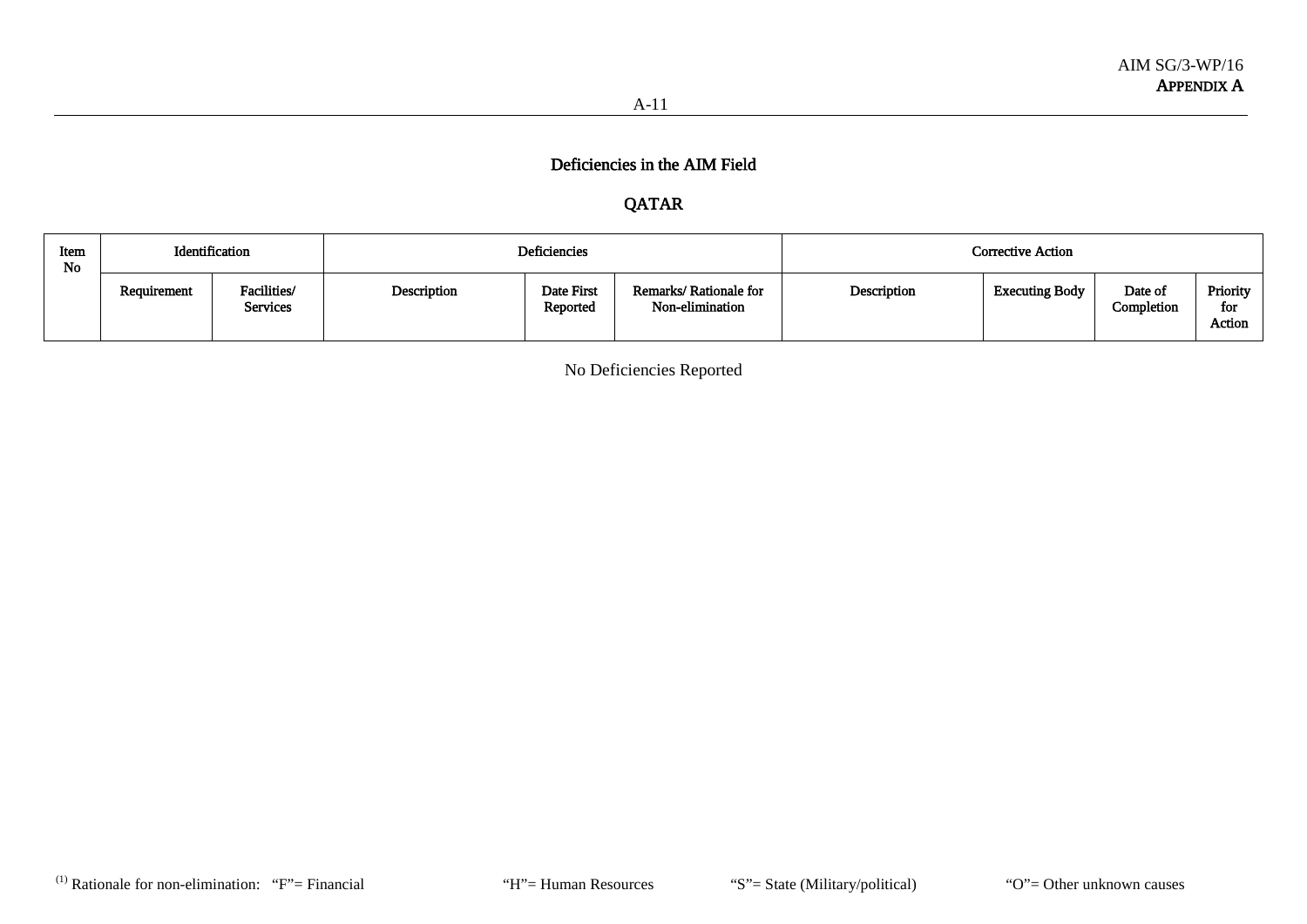## SAUDI ARABIA

| Item<br><b>No</b> | Identification         |                                |                                                                             | Deficiencies           |                                          |  | Corrective Action                                   |                       |                       |                           |
|-------------------|------------------------|--------------------------------|-----------------------------------------------------------------------------|------------------------|------------------------------------------|--|-----------------------------------------------------|-----------------------|-----------------------|---------------------------|
|                   | Requirement            | Facilities/<br><b>Services</b> | Description                                                                 | Date First<br>Reported | Remarks/Rationale for<br>Non-elimination |  | Description                                         | <b>Executing Body</b> | Date of<br>Completion | Priority<br>for<br>Action |
|                   | ANNEX 15:<br>Para, 8.1 |                                | Pre-flight information service<br>not provided at International<br>Airports | Nov, 2007              |                                          |  | No Corrective Action Plan<br>submitted by the State | Saudi Arabia          | Dec, 2017             | A                         |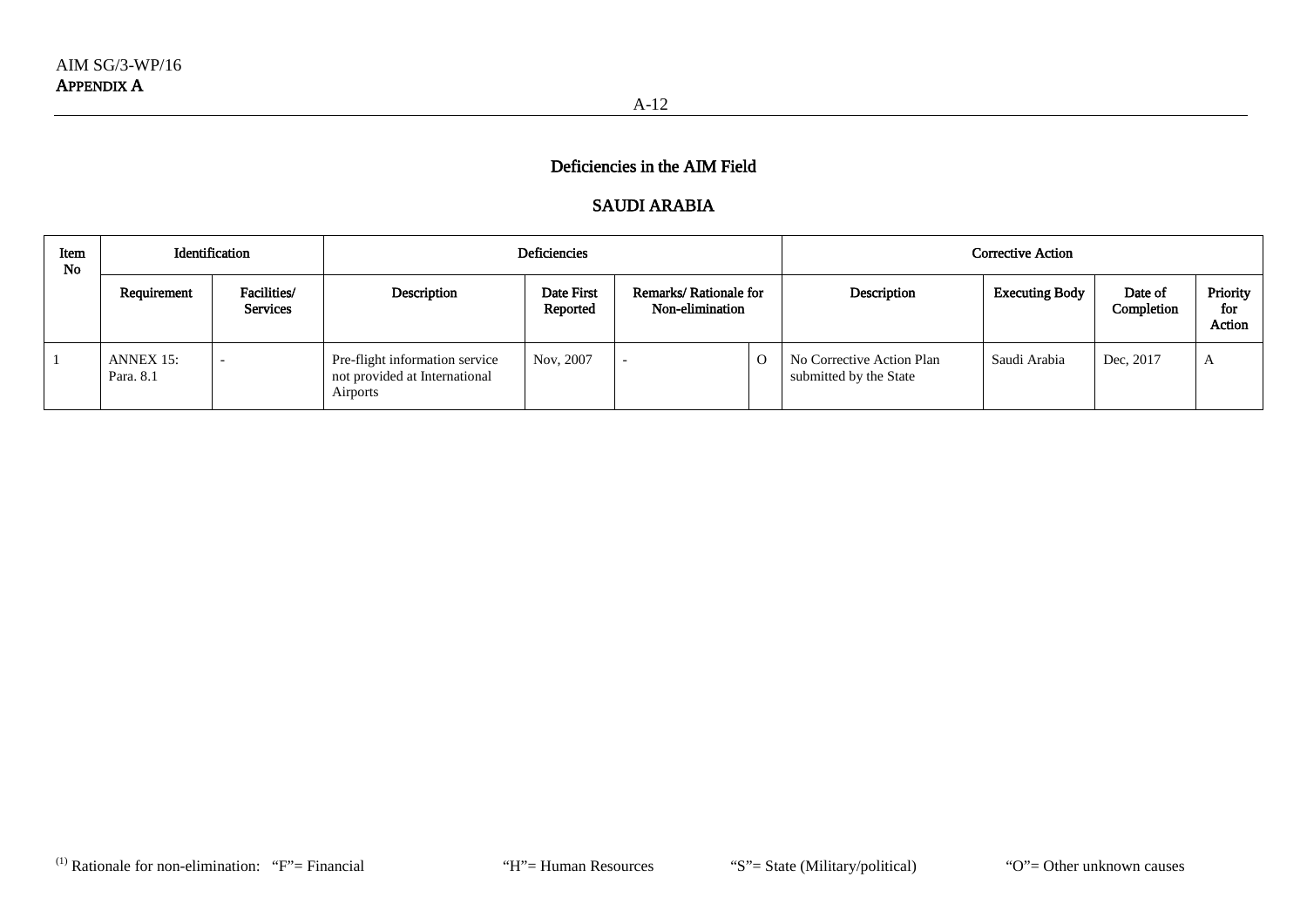### SUDAN

| Item<br><b>No</b> | Identification                   |                                |                                                           | <b>Deficiencies</b>    |                                          | Corrective Action |                                                     |                       |                       |                           |
|-------------------|----------------------------------|--------------------------------|-----------------------------------------------------------|------------------------|------------------------------------------|-------------------|-----------------------------------------------------|-----------------------|-----------------------|---------------------------|
|                   | Requirement                      | Facilities/<br><b>Services</b> | Description                                               | Date First<br>Reported | Remarks/Rationale for<br>Non-elimination |                   | Description                                         | <b>Executing Body</b> | Date of<br>Completion | Priority<br>for<br>Action |
|                   | $ANNEX 15$ :<br>Para. 3.6        | $\overline{\phantom{a}}$       | Lack of AIXM-based AIS<br>Database                        | May, 2014              |                                          | $\Omega$          | No Corrective Action Plan<br>submitted by the State | Sudan                 | Dec, 2018             | A                         |
| 2                 | $ANNEX 15$ :<br>Para, 10.1.3     | $\overline{\phantom{0}}$       | Lack of the required Terrain<br>Datasets for eTOD Area 1  | May, 2014              |                                          | $\Omega$          | No Corrective Action Plan<br>submitted by the State | Sudan                 | Dec, 2018             | A                         |
| 3                 | <b>ANNEX 15:</b><br>Para, 10.1.3 | $\overline{\phantom{0}}$       | Lack of the required Obstacle<br>Datasets for eTOD Area 1 | May, 2014              | $\overline{\phantom{0}}$                 | $\Omega$          | No Corrective Action Plan<br>submitted by the State | Sudan                 | Dec, 2018             | A                         |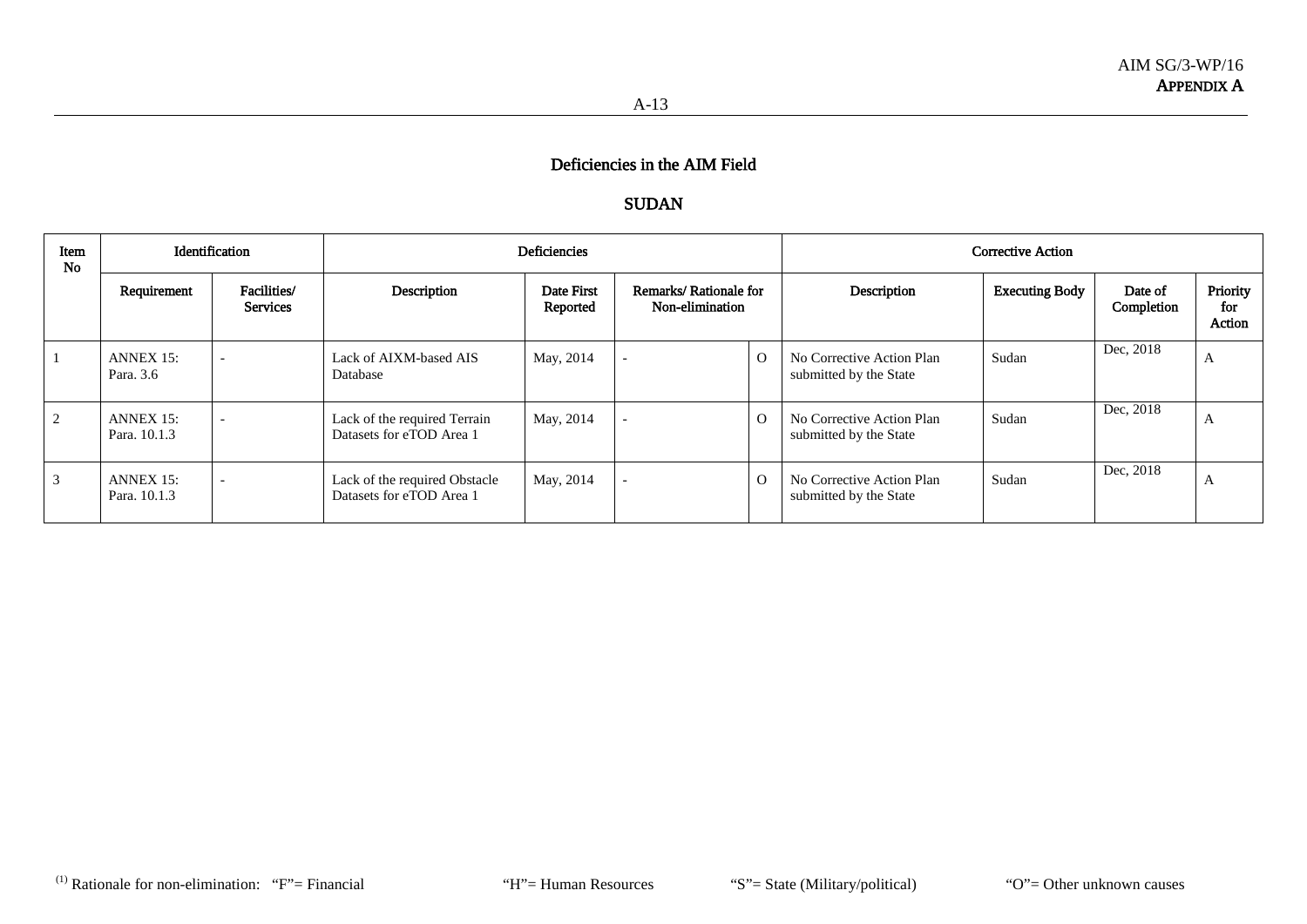## SYRIA

| Item<br><b>No</b> |                                 | Identification                 | <b>Deficiencies</b><br><b>Corrective Action</b>                                                        |                        |                                          |                     |                                                     |                       |                       |                           |
|-------------------|---------------------------------|--------------------------------|--------------------------------------------------------------------------------------------------------|------------------------|------------------------------------------|---------------------|-----------------------------------------------------|-----------------------|-----------------------|---------------------------|
|                   | Requirement                     | Facilities/<br><b>Services</b> | Description                                                                                            | Date First<br>Reported | Remarks/Rationale for<br>Non-elimination |                     | Description                                         | <b>Executing Body</b> | Date of<br>Completion | Priority<br>for<br>Action |
| 1                 | <b>ANNEX 15:</b><br>Para 6.     |                                | Lack of a system for AIRAC<br>adherence monitoring                                                     | May, 1995              |                                          | F<br>H              | No Corrective Action Plan<br>submitted by the State | Syria                 | Dec, 2018             | A                         |
| $\sqrt{2}$        | <b>ANNEX 4:</b><br>Para, 16.2   |                                | Non-production of World<br>Aeronautical Chart - ICAO1:1<br>000 000                                     | May, 1995              |                                          | F<br>H<br>${\bf S}$ | No Corrective Action Plan<br>submitted by the State | Syria                 | Dec, 2018             | B                         |
| 3                 | <b>ANNEX 15:</b><br>Para, 3.7   | <b>OMS</b><br>implementation   | Lack of implementation of QMS                                                                          | Jan, 2003              | (USOAP-CMA<br>finding)                   | $\mathbf{F}$<br>H   | No Corrective Action Plan<br>submitted by the State | Syria                 | Dec, 2018             | A                         |
| $\overline{4}$    | <b>ANNEX 15:</b><br>Para. 1.2.2 |                                | Implementation of geoid<br>undulation referenced to the<br>WGS-84 ellipsoid.                           | Jan, 2003              |                                          | F<br>H              | No Corrective Action Plan<br>submitted by the State | Syria                 | Dec, 2018             | A                         |
| 5                 | <b>ANNEX 15</b><br>Para. 4.     |                                | Lack of consistency in AIP<br>information and lack of regular<br>and effective updating of the<br>AIP. | Jul, 2005              |                                          | H                   | No Corrective Action Plan<br>submitted by the State | Syria                 | Dec, 2018             | A                         |
| 6                 | <b>ANNEX 15:</b><br>Para, 3.6   |                                | Lack of AIXM-based AIS<br>Database                                                                     | Jul, 2005              |                                          | F<br>H              | No Corrective Action Plan<br>submitted by the State | Syria                 | Dec, 2018             | A                         |
| 7                 | <b>ANNEX 15:</b><br>Para, 8.1   |                                | Non provision of pre-flight<br>information service at<br>international airports                        | Jul, 2005              |                                          | F<br>H              | No Corrective Action Plan<br>submitted by the State | Syria                 | Dec, 2018             | A                         |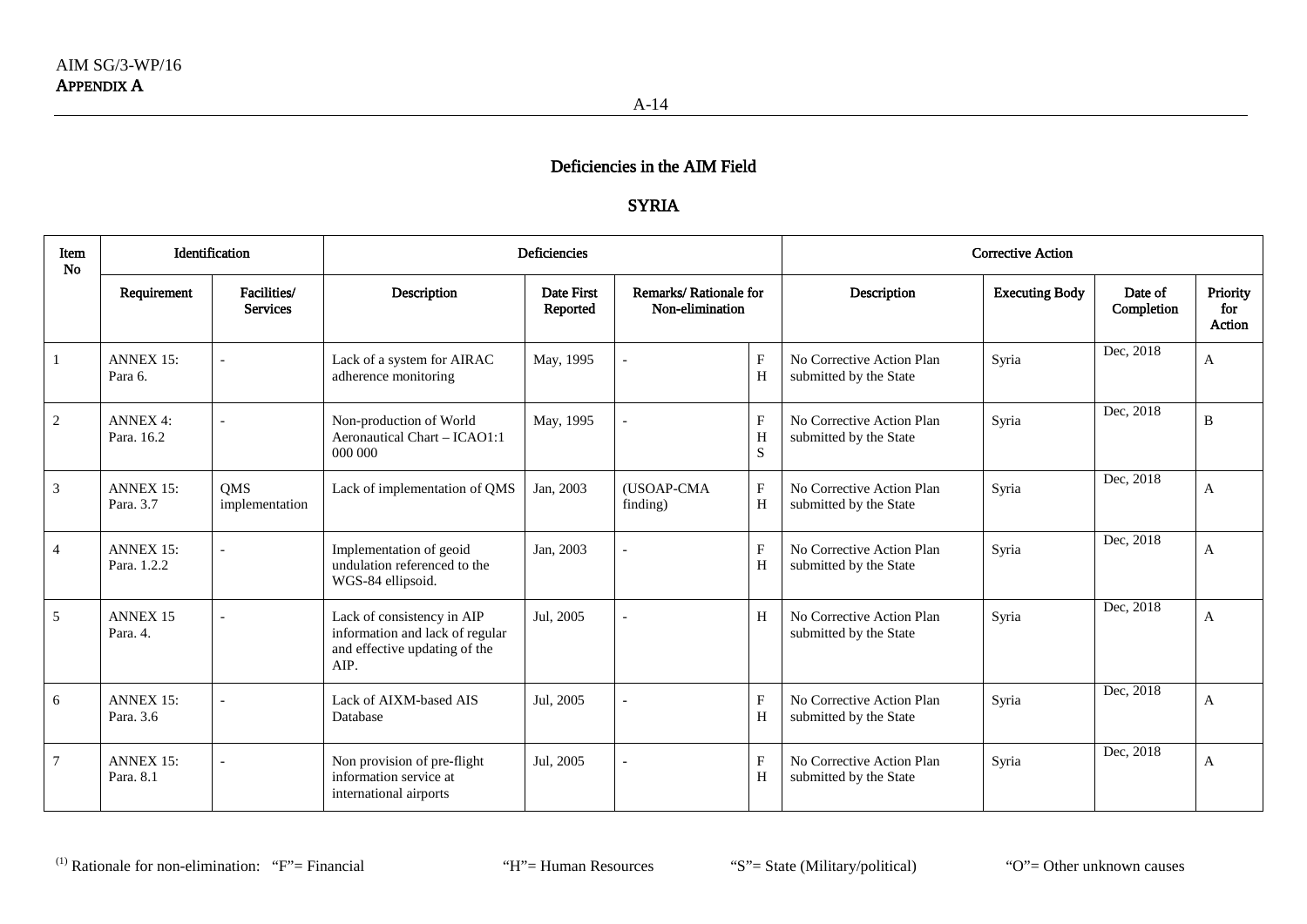| ۰.<br>× |
|---------|
|---------|

| Item<br><b>No</b> | Identification            |                                | Deficiencies                                              |                        |                                          |          | <b>Corrective Action</b>                            |                       |                       |                           |
|-------------------|---------------------------|--------------------------------|-----------------------------------------------------------|------------------------|------------------------------------------|----------|-----------------------------------------------------|-----------------------|-----------------------|---------------------------|
|                   | Requirement               | Facilities/<br><b>Services</b> | Description                                               | Date First<br>Reported | Remarks/Rationale for<br>Non-elimination |          | Description                                         | <b>Executing Body</b> | Date of<br>Completion | Priority<br>for<br>Action |
| 8                 | ANNEX 15:<br>Para, 10.1.3 |                                | Lack of the required Terrain<br>Datasets for eTOD Area 1  | May, 2014              |                                          | $\Omega$ | No Corrective Action Plan<br>submitted by the State | Syria                 | Dec, 2018             | $\Delta$                  |
| 9                 | ANNEX 15:<br>Para, 10.1.3 |                                | Lack of the required Obstacle<br>Datasets for eTOD Area 1 | May, 2014              |                                          | $\Omega$ | No Corrective Action Plan<br>submitted by the State | Syria                 | Dec, 2018             | $\Delta$                  |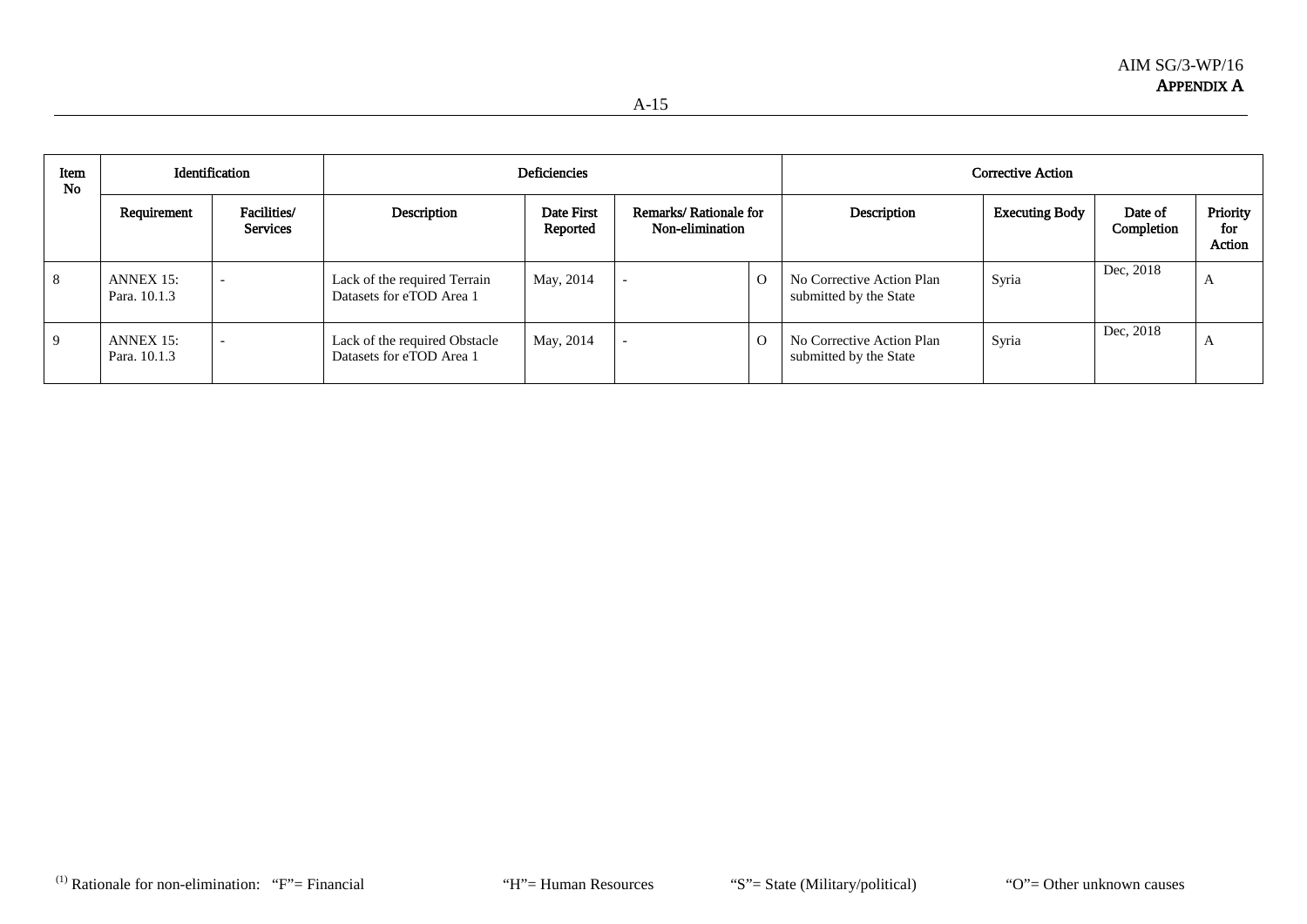# UAE

| Item<br>No | Identification |                                | <b>Deficiencies</b> |                        |                                          | Corrective Action |                       |                       |                           |  |
|------------|----------------|--------------------------------|---------------------|------------------------|------------------------------------------|-------------------|-----------------------|-----------------------|---------------------------|--|
|            | Requirement    | Facilities/<br><b>Services</b> | Description         | Date First<br>Reported | Remarks/Rationale for<br>Non-elimination | Description       | <b>Executing Body</b> | Date of<br>Completion | Priority<br>for<br>Action |  |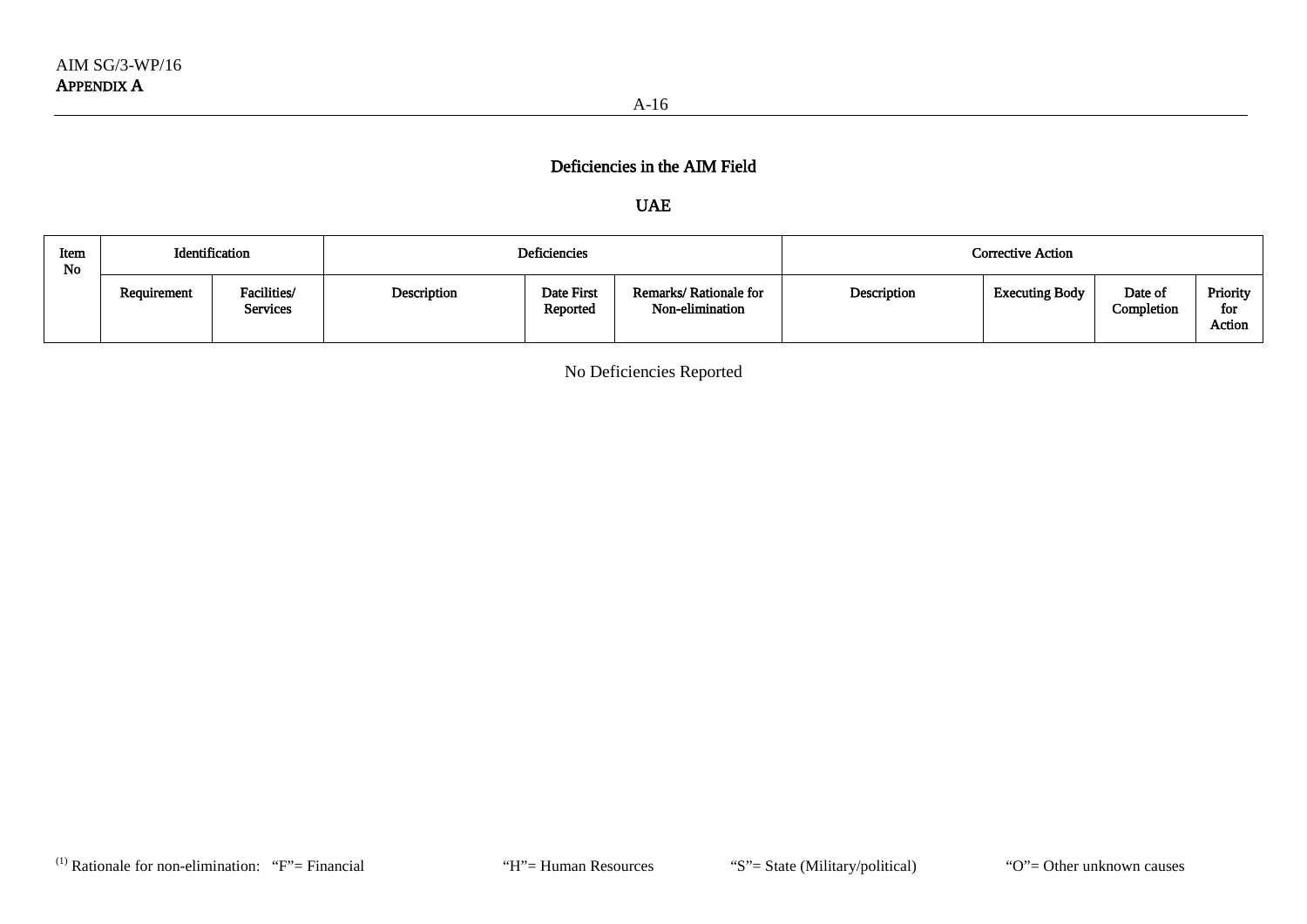# YEMEN

| Item<br><b>No</b> |                                  | Identification                 |                                                                                 | Deficiencies           |                                                                                                           |                             | <b>Corrective Action</b>                            |                       |                       |                           |
|-------------------|----------------------------------|--------------------------------|---------------------------------------------------------------------------------|------------------------|-----------------------------------------------------------------------------------------------------------|-----------------------------|-----------------------------------------------------|-----------------------|-----------------------|---------------------------|
|                   | Requirement                      | Facilities/<br><b>Services</b> | Description                                                                     | Date First<br>Reported | Remarks/Rationale for<br>Non-elimination                                                                  |                             | Description                                         | <b>Executing Body</b> | Date of<br>Completion | Priority<br>for<br>Action |
|                   | <b>ANNEX 15:</b><br>Para 6.      |                                | Lack of a system for AIRAC<br>adherence monitoring                              | May, 1995              |                                                                                                           | H<br>$\Omega$               | No Corrective Action Plan<br>submitted by the State | Yemen                 | Dec, 2018             | A                         |
| $\sqrt{2}$        | <b>ANNEX 4:</b><br>Para, 16.2    |                                | Non-production of World<br>Aeronautical Chart - ICAO1:1<br>000 000              | May, 1995              |                                                                                                           | $\mathbf{F}$                | No Corrective Action Plan<br>submitted by the State | Yemen                 | Dec, 2018             | B                         |
| $\mathfrak{Z}$    | <b>ANNEX 15:</b><br>Para, 3.7    | <b>OMS</b><br>implementation   | Lack of implementation of QMS                                                   | Jan. 2003              |                                                                                                           | $\mathbf{F}$                | No Corrective Action Plan<br>submitted by the State | Yemen                 | Dec, 2018             | $\mathbf{A}$              |
| $\overline{4}$    | <b>ANNEX 4:</b><br>Para, 11.2    |                                | Non-production of Instrument<br>Approach Chart-ICAO for TAIZ<br>Intl. Airport   | Jan, 2003              | Yemen has<br>produced the<br>Instrument<br>Approach Chart-<br>ICAO except for<br><b>TAIZ</b> Intl Airport | $\overline{O}$              | No Corrective Action Plan<br>submitted by the State | Yemen                 | Dec, 2018             | A                         |
| 5                 | <b>ANNEX 15:</b><br>Para, 8.1    |                                | Non provision of pre-flight<br>information service at<br>international airports | Mar, 2004              |                                                                                                           | $\mathbf F$<br>$\, {\rm H}$ | No Corrective Action Plan<br>submitted by the State | Yemen                 | Dec, 2018             | A                         |
| 6                 | <b>ANNEX 15:</b><br>Para, 3.6    |                                | Lack of AIXM-based AIS<br>Database                                              | Jul. 2005              |                                                                                                           | $\mathbf{F}$                | No Corrective Action Plan<br>submitted by the State | Yemen                 | Dec, 2018             | $\mathbf{A}$              |
| $\tau$            | <b>ANNEX 15:</b><br>Para, 10.1.3 |                                | Lack of the required Terrain<br>Datasets for eTOD Area 1                        | May, 2014              |                                                                                                           | $\Omega$                    | No Corrective Action Plan<br>submitted by the State | Yemen                 | Dec, 2018             | A                         |

(1) Rationale for non-elimination: "F"= Financial "H"= Human Resources "S"= State (Military/political) "O"= Other unknown causes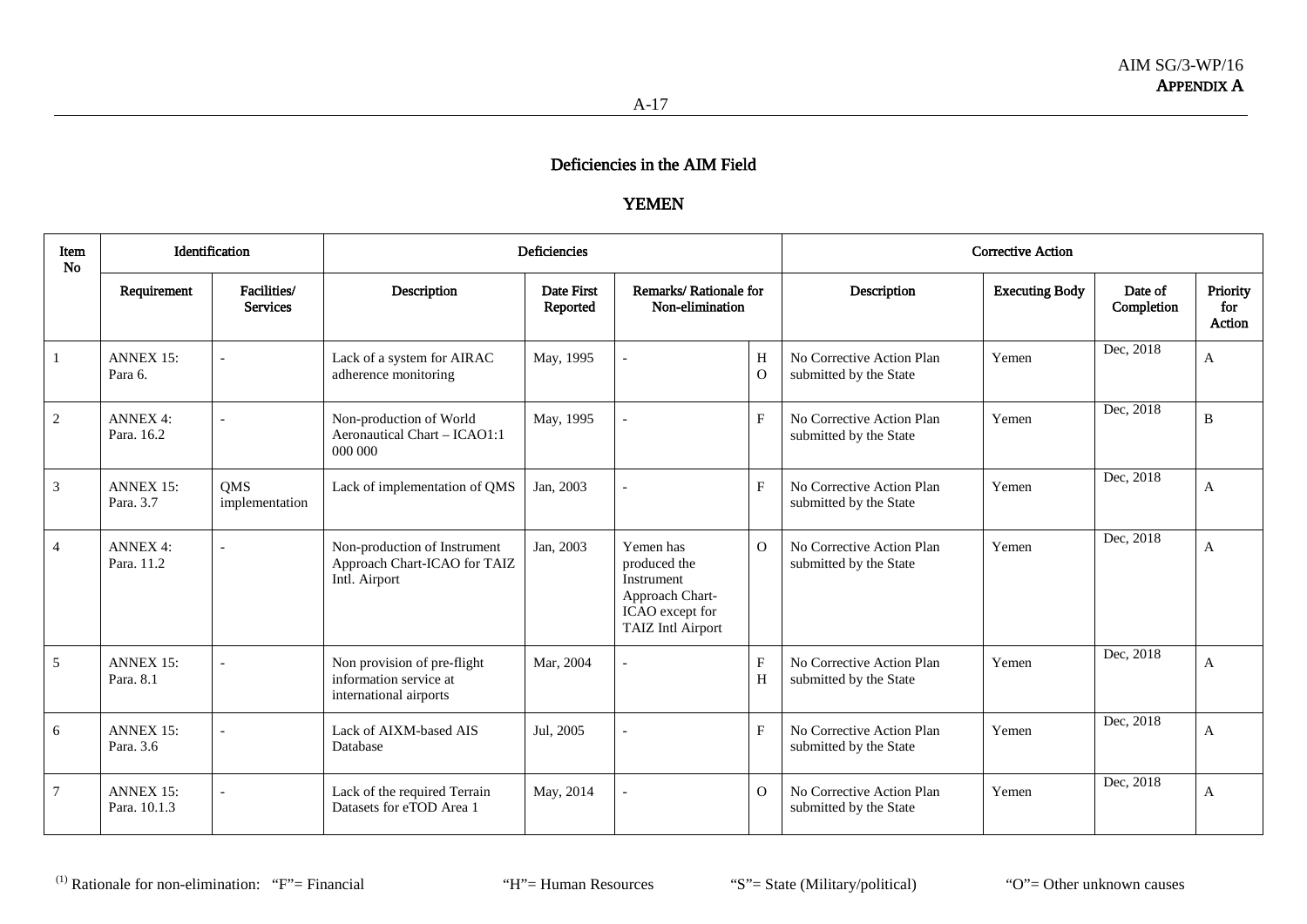| Item<br><b>No</b> |                           | <b>Deficiencies</b><br>Identification |                                                           |                        |                                          |   | Corrective Action                                   |                       |                       |                           |  |
|-------------------|---------------------------|---------------------------------------|-----------------------------------------------------------|------------------------|------------------------------------------|---|-----------------------------------------------------|-----------------------|-----------------------|---------------------------|--|
|                   | Requirement               | Facilities/<br><b>Services</b>        | Description                                               | Date First<br>Reported | Remarks/Rationale for<br>Non-elimination |   | Description                                         | <b>Executing Body</b> | Date of<br>Completion | Priority<br>for<br>Action |  |
| 8                 | ANNEX 15:<br>Para. 10.1.3 |                                       | Lack of the required Obstacle<br>Datasets for eTOD Area 1 | May, 2014              |                                          | O | No Corrective Action Plan<br>submitted by the State | Yemen                 | Dec, 2018             |                           |  |